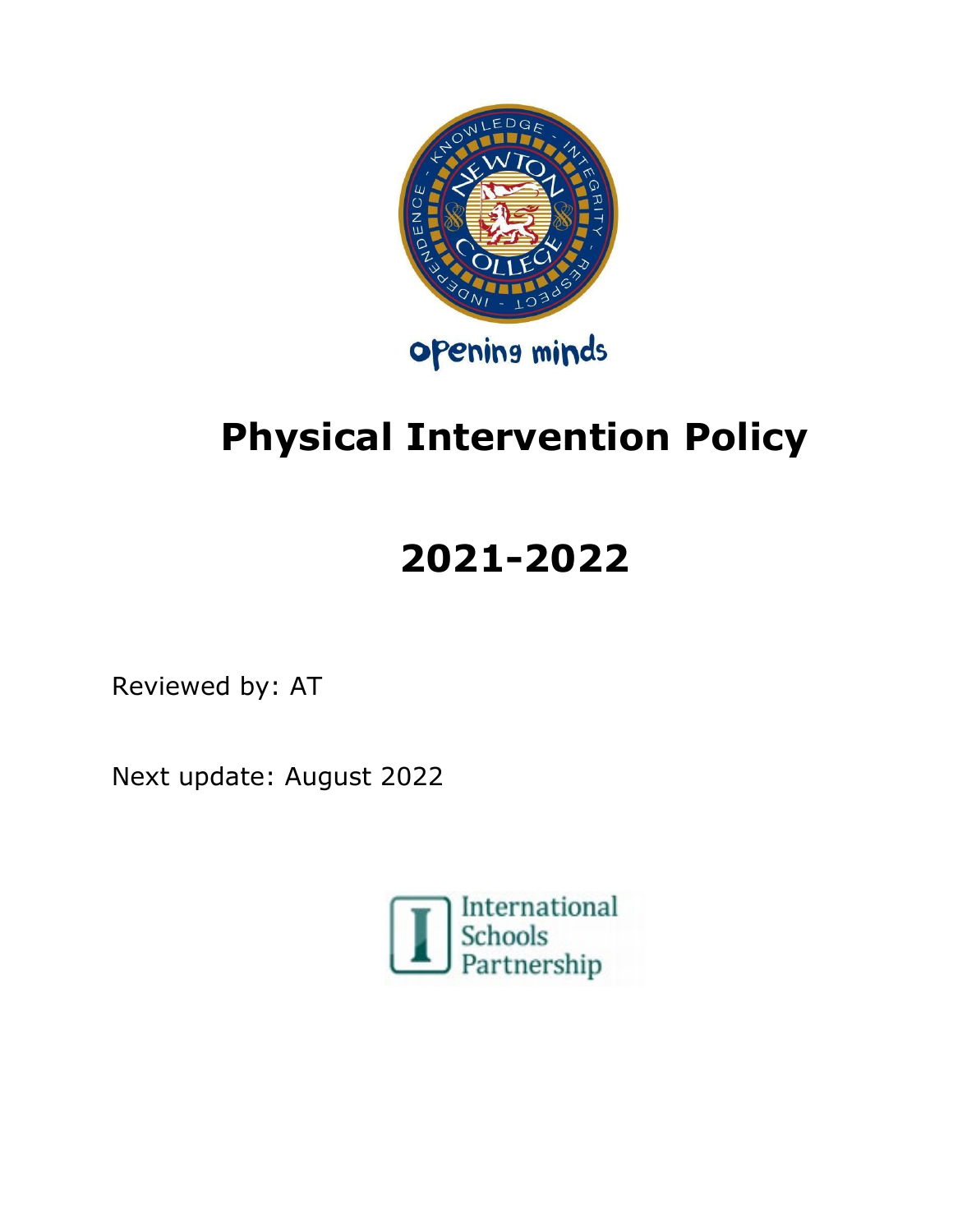### **Physical Intervention Policy**

#### **Physical intervention should be limited to emergency situations and used only in the last resort.**

It enables teachers and other members of staff in the school, authorised by the Head Teacher, to use such force as is reasonable in the circumstances, to prevent a pupil from:

- Committing an offence
- Causing personal injury to, or damage to the property of, any person (including the pupil himself)

· Engaging in any behaviour prejudicial to the maintenance of good order and discipline at the school or among its pupils, whether during a teaching session or otherwise.

(Examples of possible situations are given in Appendix 1)

#### **Definition of intervention at Newton College**

*Physical intervention is the positive application of force with the intention of protecting the child from harming themselves or others or seriously damaging property.*

#### **General policy aims**

Staff at Newton College recognises that the use of reasonable force is only used as a last resort following a range of strategies available to secure pupil safety / well-being and also to maintain good order and discipline. Our policy on intervention should therefore be read in conjunction with our Behaviour and Safeguarding policies.

#### **Specific aims of the intervention policy**

- To protect every person in the school community from harm
- To protect all pupils against any form of physical intervention that is unnecessary, inappropriate, excessive or harmful

· To provide adequate information and training for staff so that they are clear as to what constitutes appropriate behaviour and to deal effectively with violent or potentially violent situations

#### **Why use intervention?**

Physical intervention should avert danger by preventing or deflecting a child's action or perhaps by removing a physical object, which could be used to harm him / herself or others. It is only likely to be needed if a child appears to be unable to exercise self-control of emotions and behaviour.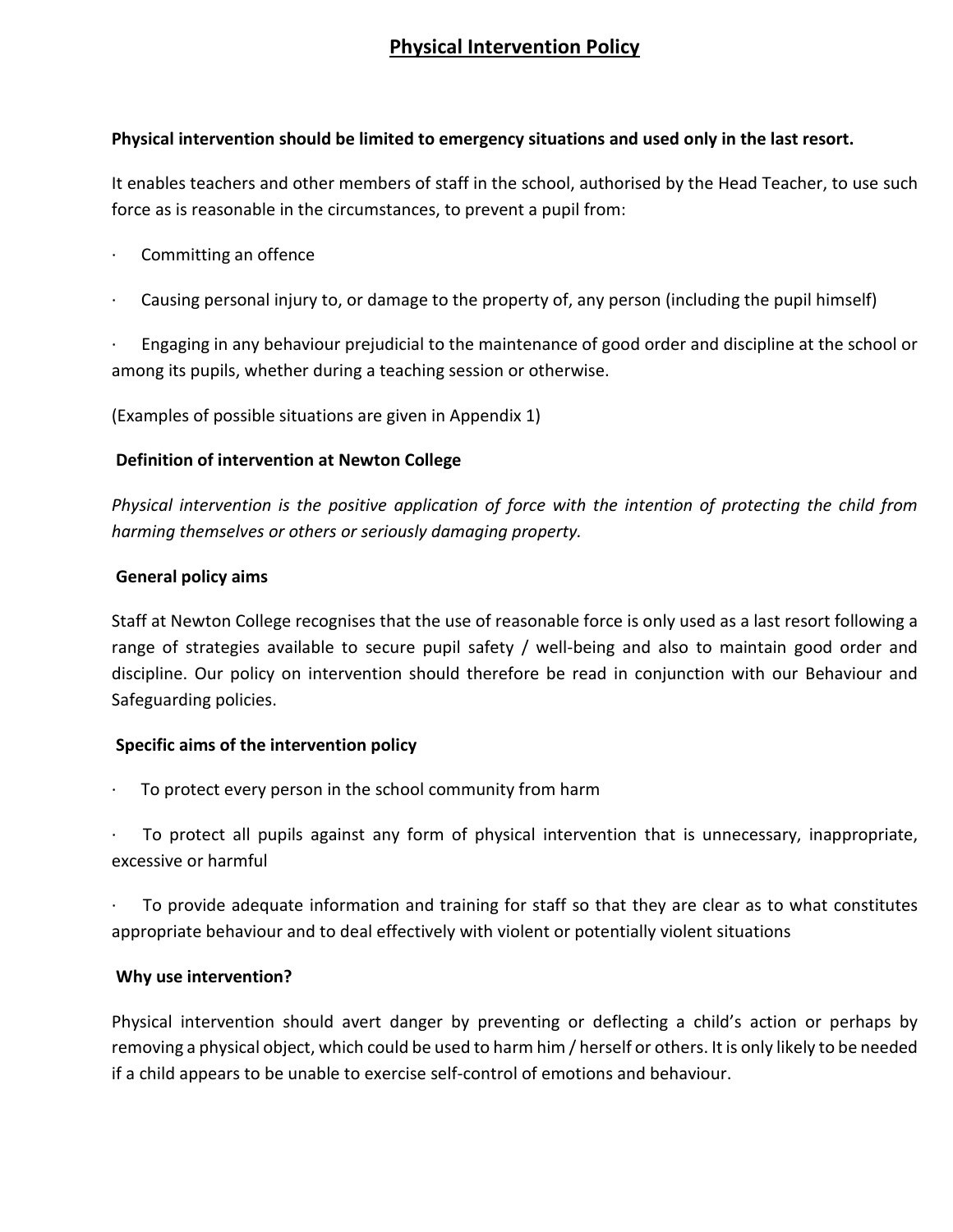It is not possible to define every circumstance in which physical intervention would be necessary or appropriate, and staff will have to exercise their own judgement in situations which arise within the above categories. Staff should always act within the School's policy on behaviour and discipline, particularly in dealing with disruptive behaviour.

Staff should be aware that when they are in charge of children during the school day, or during other supervised activities, they are acting in loco parentis and should, therefore, take reasonable action to ensure pupils' safety and well-being.

Failure to physically restrain a pupil who is subsequently injured or injures another could, in certain circumstances, lead to an accusation of negligence. At the same time, staff are not expected to place themselves in situations where they are likely to suffer injury as a result of their intervention.

#### **Alternative strategies**

There are some situations in which the need for physical intervention is immediate and where there are no equally effective alternatives (e.g. is a pupil about to run across a road). However, in many circumstances there are alternatives, e.g. use of assertiveness skills such as:

the broken record in which an instruction is repeated until the pupil complies

use of a distracter, such as a loud whistle, to interrupt the behaviour (such as a fight) long enough for other methods of verbal control to be effective

withdrawal of attention (audience), e.g. if an action such as damage to property is threatened

· other techniques designed to defuse the situation, such as the avoidance of confrontation or use of humour (in these cases the incident can be dealt with later when emotions are no longer running high)

**·** the employment of other sanctions consistent with the School's policy on behaviour.

#### **Use of physical intervention**

Physical intervention should be applied as an act of care and control with the intention of re-establishing verbal control as soon as possible and, at the same time, allowing the pupil to regain self-control. It should never take a form which could be seen as a punishment.

Staff are only authorised to use reasonable force in applying physical intervention. There is no absolute definition of this, as what constitutes reasonable force depends upon the particular situation and the pupil to whom it is being applied. However, as a general rule, only the force necessary to stop or prevent poor behaviour should be used, in accordance with the guidelines below.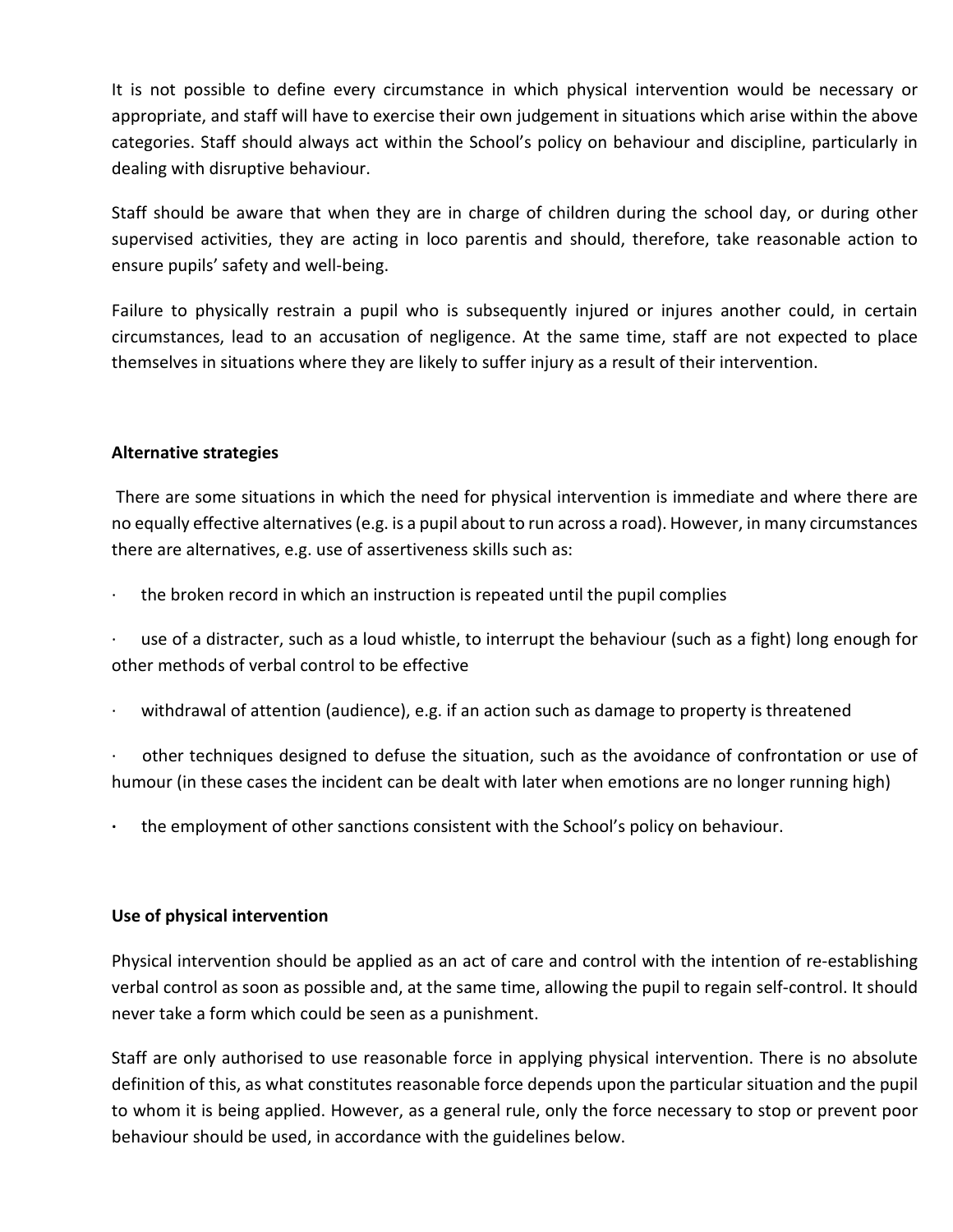There are some forms of physical intervention which may involve minimal physical contact, such as blocking a pupil's path or the staff member physically interposing him or herself between the pupil and another pupil or object. However, in some circumstances, direct physical contact may be necessary. In all circumstances, other methods should be used if appropriate and effective physical intervention should be a last resort.

#### **When physical intervention becomes necessary:**

#### **DO**

- Tell the pupil what you are doing and why
- · Use the minimum force necessary
- · Involve another member of staff if possible
- $\cdot$  Tell the pupil what s/he must do for you to remove the intervention (this may need frequent repetition)
- · Use simple and clear language
- $\cdot$  Hold limbs above a major joint if possible, e.g. above the elbow
- · Relax your intervention in response to the pupil's compliance

#### **DON'T**

- Act in temper (involve another staff member if you fear loss of control)
- · Involve yourself in a prolonged verbal exchange with the pupil
- · Attempt to reason with the pupil
- · Involve other pupils in the intervention
- $\cdot$  Touch or hold the pupil in sexual areas
- Twist or force limbs back against a joint
- · Bend fingers or pull hair
- $\cdot$  Hold the pupil in a way which will restrict blood flow or breathing, e.g. around the neck
- Slap, punch, kick or trip up the pupil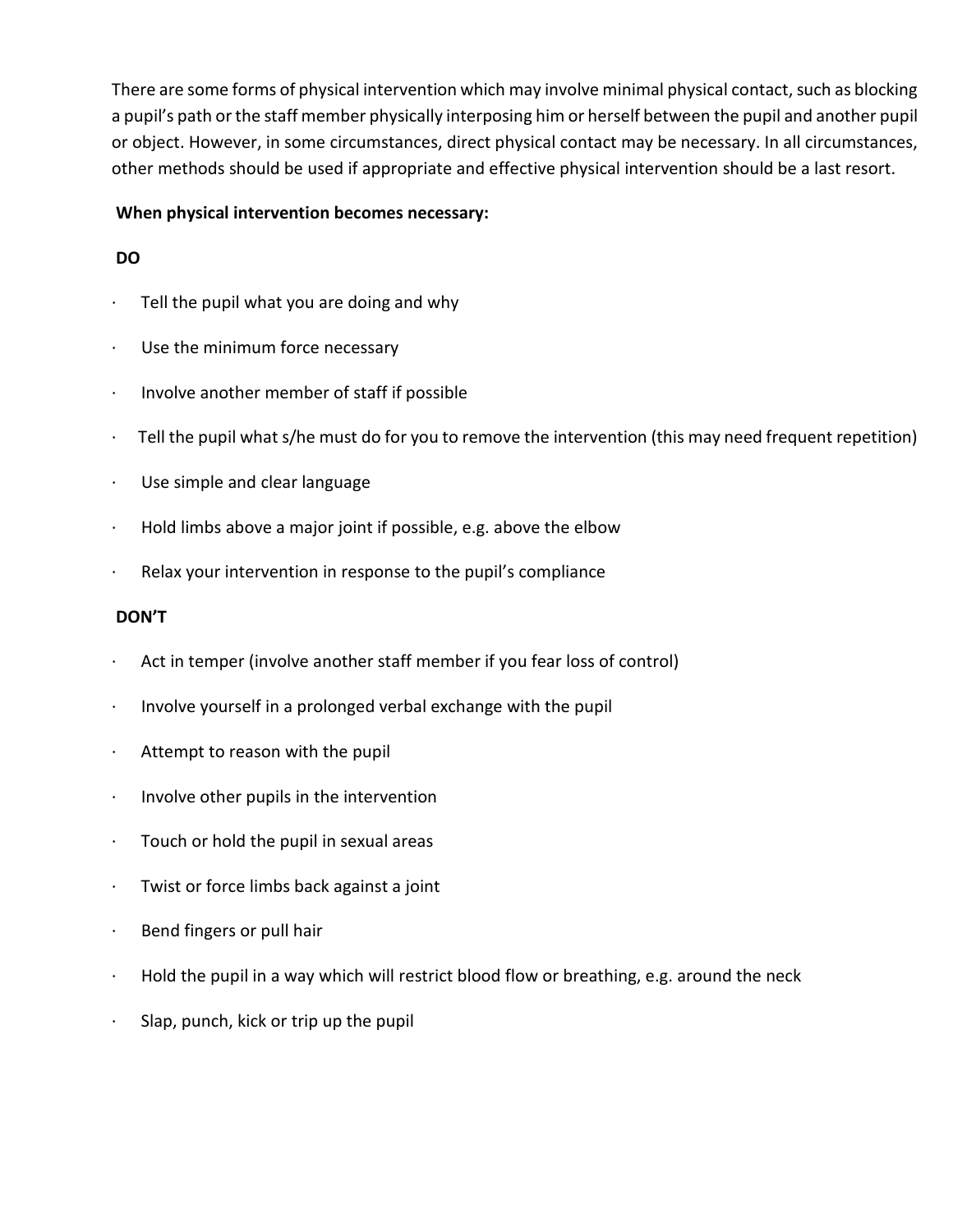#### **Actions after an incident**

Physical intervention often occurs in response to highly charged emotional situations and there is a clear need for debriefing after the incident, both for the staff involved and the pupil. The Head Teacher should be informed of any incident as soon as possible and will take responsibility for making arrangements for debriefing once the situation has stabilised. An appropriate member of the teaching staff should always be involved in debriefing the pupil involved and any victims of the incident should be offered support and their parents informed.

If the behaviour is part of an ongoing pattern, it may be necessary to address the situation through the development of a behavioural IEP, which may include an anger management programme, or other strategies agreed by the SENCO.

It is also helpful to consider the circumstances precipitating the incident to explore ways in which future incidents can be avoided.

All incidents should be recorded immediately by the member/members of staff involved in the incident. All sections of this report should be completed so that, in the event of any future complaint, a full record is available. The Head of Stage or Class Teacher (at the direction of the Head Teacher) will contact parents as soon as possible after an incident, normally on the same day, to inform them of the actions that were taken and why, and to provide them with an opportunity to discuss it. Reports should be handed to the Head of Stage and will be filed in the DSL file. These will be reported to the Headteacher and on to the ISP Regional Manager, as part of the Head's Report.

#### **Risk Assessments**

If we become aware that a pupil is likely to behave in a disruptive way that may require the use of reasonable force, we will plan how to respond if the situation arises. Such planning will address:

· Management of the pupil (e.g. reactive strategies to de-escalate a conflict, holds to be used if necessary)

· Involvement of parents to ensure that they are clear about the specific action the school might need to take

 $\cdot$  Briefing of staff to ensure they know exactly what action they should be taking (this may identify a need for training or guidance)

· Identification of additional support that can be summoned if appropriate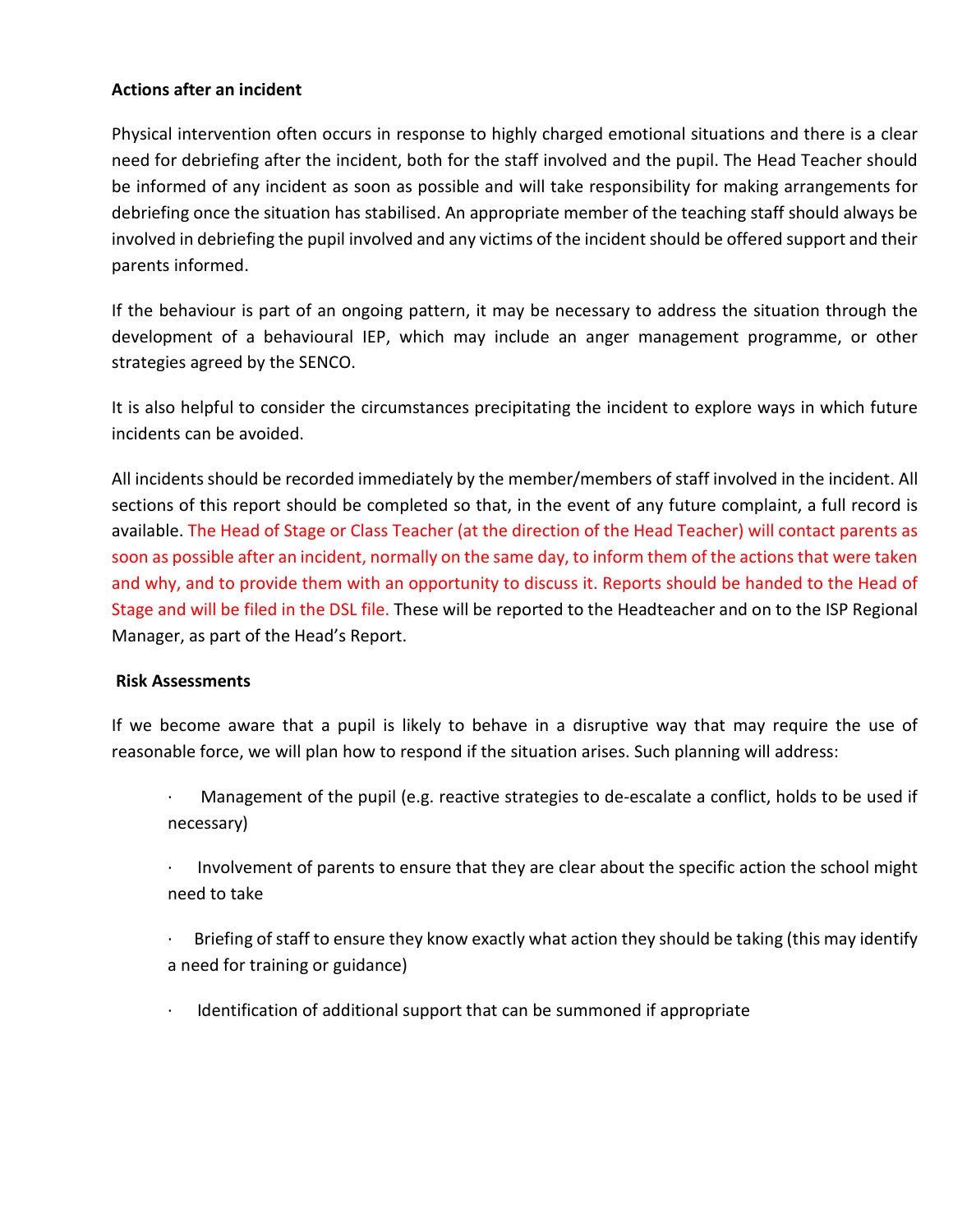#### **Complaints**

A clear intervention policy, adhered to by all staff and shared with parents, should help to avoid complaints from parents. It is unlikely to prevent all complaints, however, a dispute about the use of force by a member of staff might lead to an investigation, either under disciplinary procedures or by the Police and Social Services Department under child protection procedures.

It is our intention to inform all staff, pupils, parents and governors about these procedures and the context in which they apply.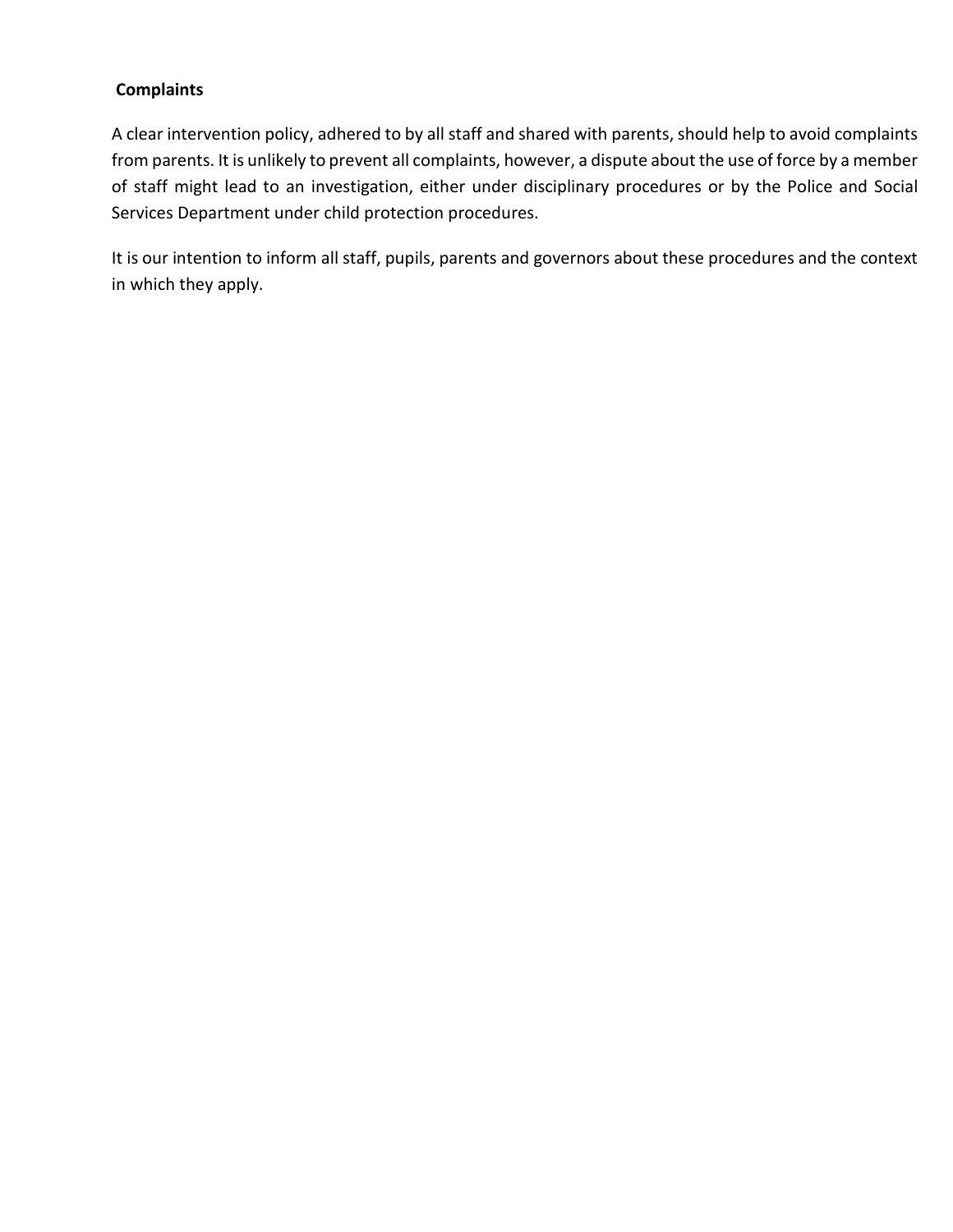#### **Appendix 1**

When might it be appropriate to use reasonable force?

Examples of situations that may require intervention are when:

- · a pupil attacks a member of staff, or another pupil
- · pupils fighting

· a pupil is causing, or at risk of causing, injury or damage by accident, by rough play, or by misuse of dangerous materials, substances or objects

a pupil is running in a corridor or on a stairway in a way in which he/she might have or cause an accident likely to injure her/himself or others

a pupil absconding from a class or trying to leave school (NB this will only apply if a pupil could be at risk if not kept in the classroom or at school)

· a pupil persistently refuses to obey an order to leave an area which would cause physical danger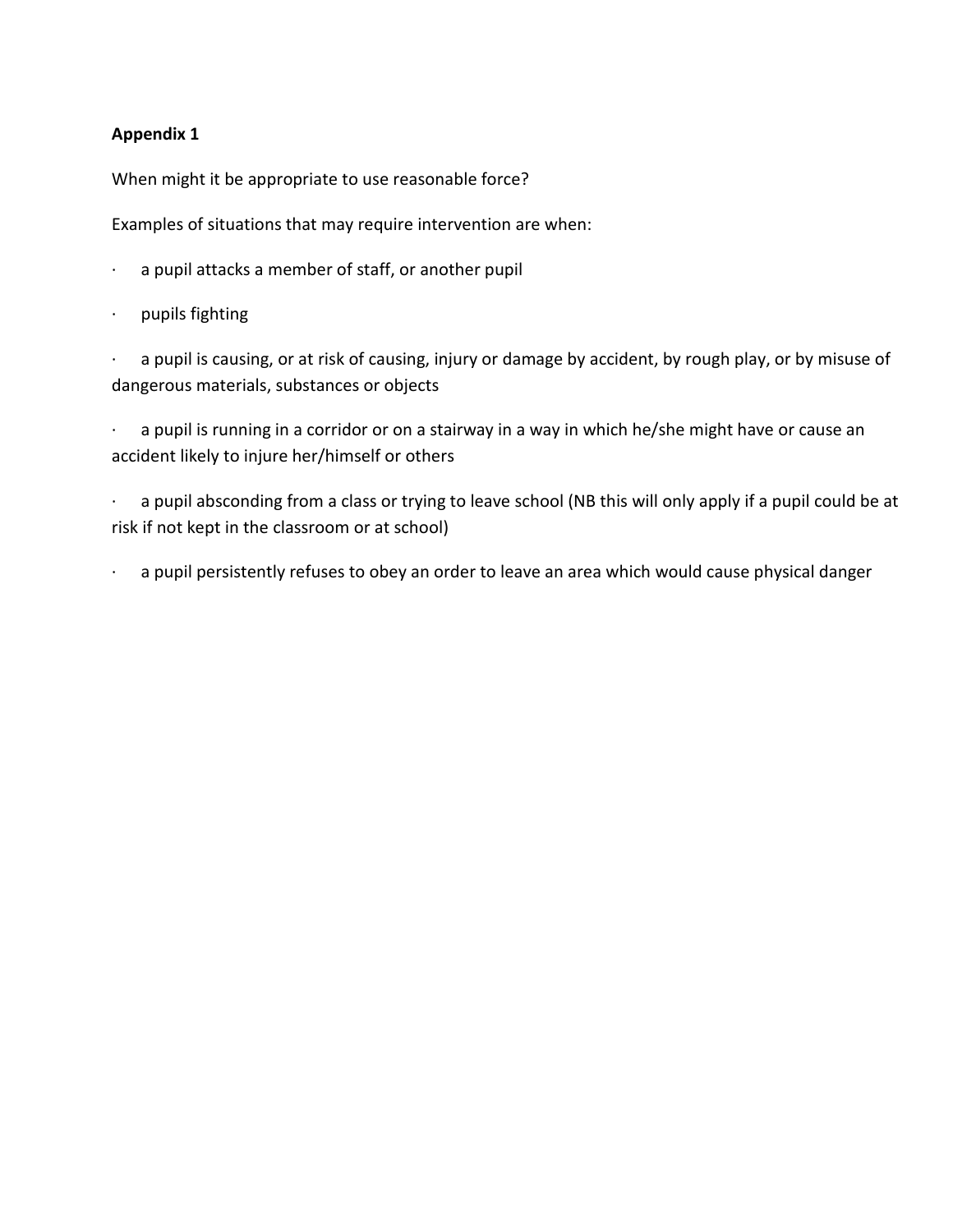## **Newton College**

### **Record of Physical Intervention**

**Name of Child:** 

**Date of Incident:**

**Where did the incident happen?**

**Names of staff or pupils who witnessed:**

**Why was force needed?**

**How did the incident begin and progress? (Who said what? Who did what?)**

**What was done to calm things down?**

**What degree of force was used? (What kind of hold? And for how long?)**

**Pupil's response:**